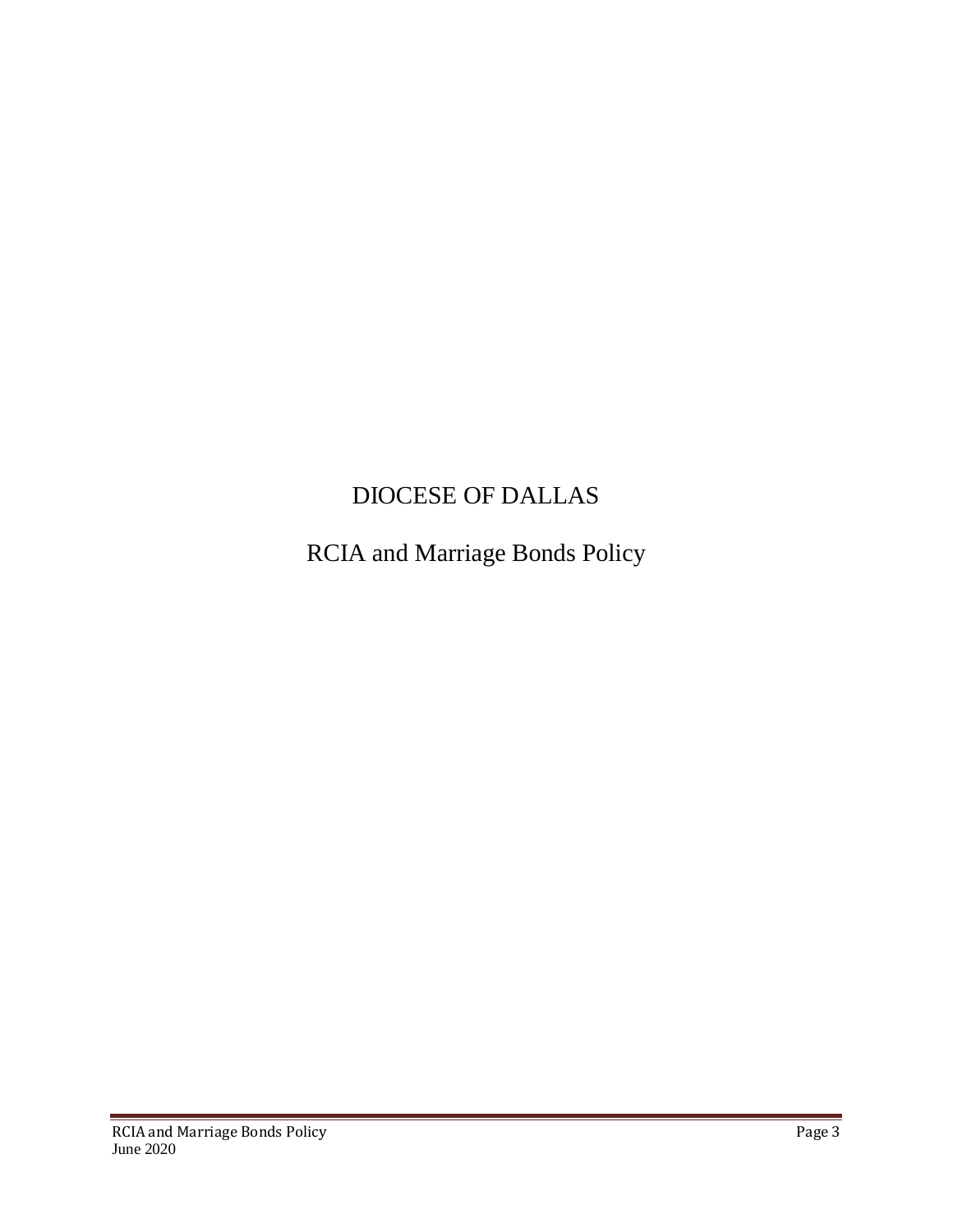



**TRIBUNAL** 3725 Blackburn Street PO Box 190507 Dallas Texas 75219 (214) 379-2840 tribunal@cathdal.org

## **RCIA and Marriage Bonds**

(*Revised June 30, 2020)*

Every year, the Catholic Church in Dallas welcomes thousands of new people, many coming into the Catholic Church through the RCIA process as Catechumens or Candidates. These new Catholics energize the Church with their enthusiasm for their new-found Catholic faith. We want to do everything we can to be as welcoming as possible. Yet, many times these potential members can feel frustrated and unwanted, because they discover, before they can enter the Catholic Church, if they are in a marital relationship, that relationship must be presumed valid in the Catholic Church. Thus, it is important that the marital status of each Catechumen or Candidate be determined very early in the RCIA process.

The purpose of this document is to assist the Pastor or other ordained parish cleric to determine the marital status of the Catechumen or Candidate as soon as possible in the RCIA process so that the Catechumen or Candidate will have a clear understanding of her/his marital status in the eyes of the Catholic Church and when, if so desired, entrance into full Communion might be possible.

As you are aware, a person in the RCIA process is either a Catechumen (a non-baptized person seeking to be fully initiated into the Catholic Church ) or a Candidate (an already baptized Christian seeking to be received into full communion with the Catholic Church or a baptized uncatechized Catholic seeking Confirmation and Eucharist.)

The parish Pastor or other cleric assigned to the parish should hold at least two private meetings with every Catechumen or Candidate he is preparing for Baptism and/or the other Sacraments of Initiation to determine, among other things, the marital status of the person, including any possible cohabitation. The decision whether a person should be brought into the Church and/or should complete the Sacraments of Initiation should not be left only to the conscience of that person; nor should that decision be made only by the RCIA director or team, but rather by an ordained parish cleric working directly with the Catechumen or Candidate.

Any Catechumen or Candidate, if living in a conjugal relationship, must be in a presumably valid marital union according to the laws of the Catholic Church. If that person is living in a conjugal relationship that is not a presumably valid marital union according to the laws of the Catholic Church, the Tribunal must be contacted for direction as quickly as possible (214) 379-2840 or [tribunal@cathdal.org.](mailto:tribunal@cathdal.org)

Thus, for all Catechumens and Candidates, any previous marriage must be reviewed and declared invalid so the current marriage, or any future marriage, can be a presumably valid marital union according to the laws of the Catholic Church.

Therefore, before making a Profession of Faith and/or completing the Sacraments of Initiation, any Catechumen or Candidate in, or intending to enter into, a marital union that is not a presumably